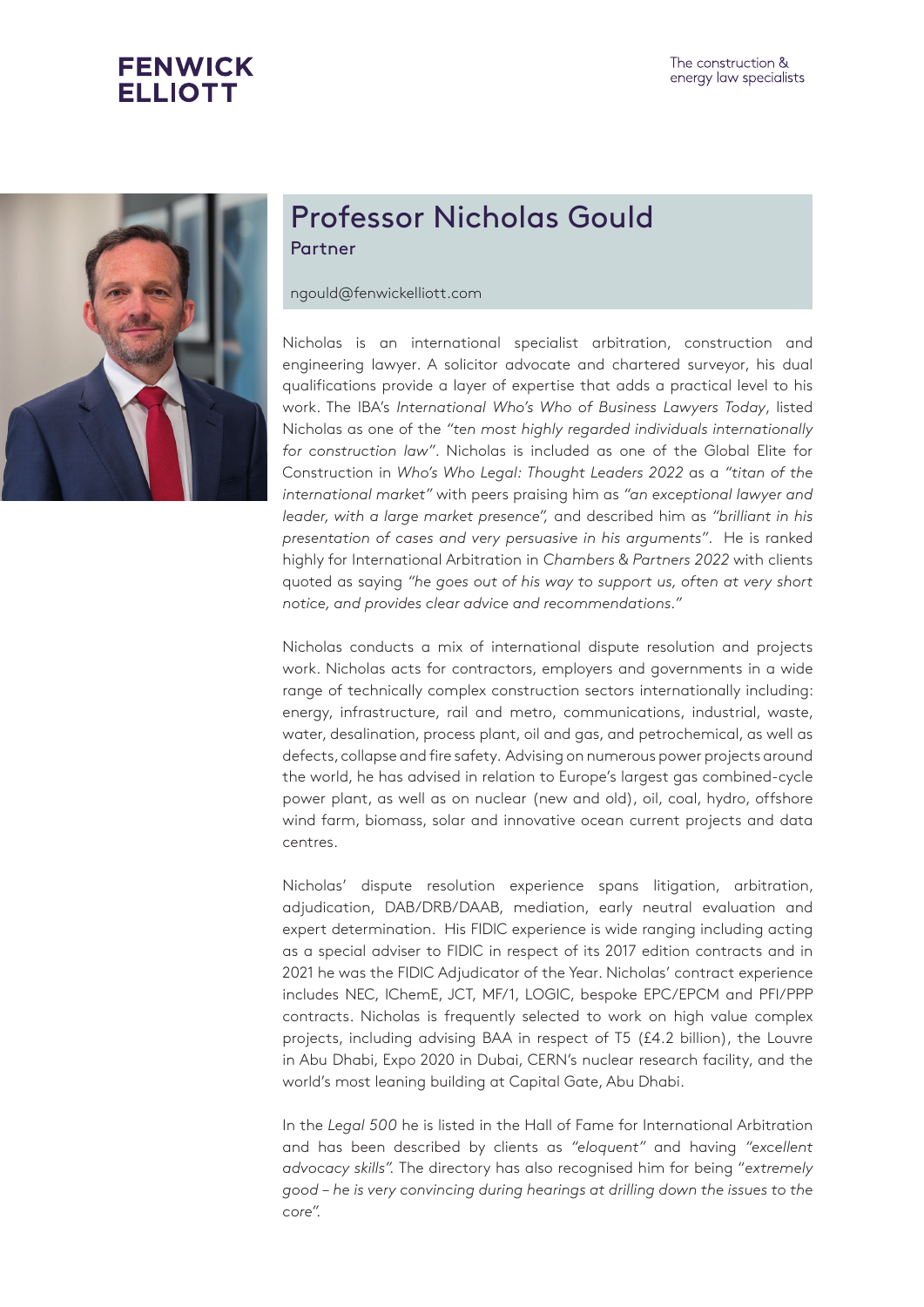Nicholas is Visiting Professor at King's College London and a vice president of the ICC's Arbitration Commission (past chairman, Standing Sub-Committee ICC's International Centre for Expertise 2007–14). He is past president of the DRBF and past chairman of the Society of Construction Law. He has been published widely in the field of construction law and dispute resolution.

### Specialist expertise

Nicholas' dispute resolution experience includes litigation, arbitration (ICC, LCIA, DIAC, DIFC, SIAC, ICSID, AAA LMAA, CIMAR and ad hoc UNCITRAL), adjudication, DAB/DRB/DAAB, mediation, early neutral evaluation and expert determination. He regularly acts as lead mediator in multiparty, multimillion disputes, conducting more than 100 mediations, and is a CEDR Chambers lead mediator. He is a Registered Legal Practitioner in the UAE and DIFC Dubai Court. Nicholas is a FIDIC certified adjudicator and sits on international dispute boards and as an arbitrator. Currently he chairs the five-member panel of adjudicators for CERN's expansion programme and is a DAB member at the ITER Fusion for Energy project in France.

#### *Examples of Nicholas' expertise include:*

- new nuclear power plant, UK: advising an international contractor in respect of the contractual framework, risks and obligations;
- hydroelectric plant, Africa: advising on a claim for over 2,500 days' extension of time and related damages in excess of US\$800m under an amended FIDIC Red Book with a myriad of supplemental agreements for a 6,000MW plant. DAB and ICC arbitration;
- solar PV plant, Peru: advising the project sponsor in respect of claims and calling on the contractor's bond;
- power plant, Chile: advising in respect of delays, claims, bonds extensions and settlement;
- nuclear power plant, Finland: advising an international specialist German power plant contractor in respect of a claim relating to pipework installations at a new nuclear power plant. Referring the matter to expert determination and receiving, in the client's words, a *"100%"* win;
- solar power plant, UAE: advising a consortium partner in respect of an 800MW solar plant under an EPC contract;
- advising a consortium of contractors in respect of a section of the Riyadh Metro, KSA for delays and design issues. FIDIC amended contract with DAB and international arbitration;
- power plant, Riga, Latvia: defending the government against an extension of time and financial claims in a DAB process under a FIDIC contract. Claim was entirely defeated;
- advising a contractor in respect of a series of new data centres in the UK and across Europe. The advice covered the contractual obligations, risks and supply chain provisions;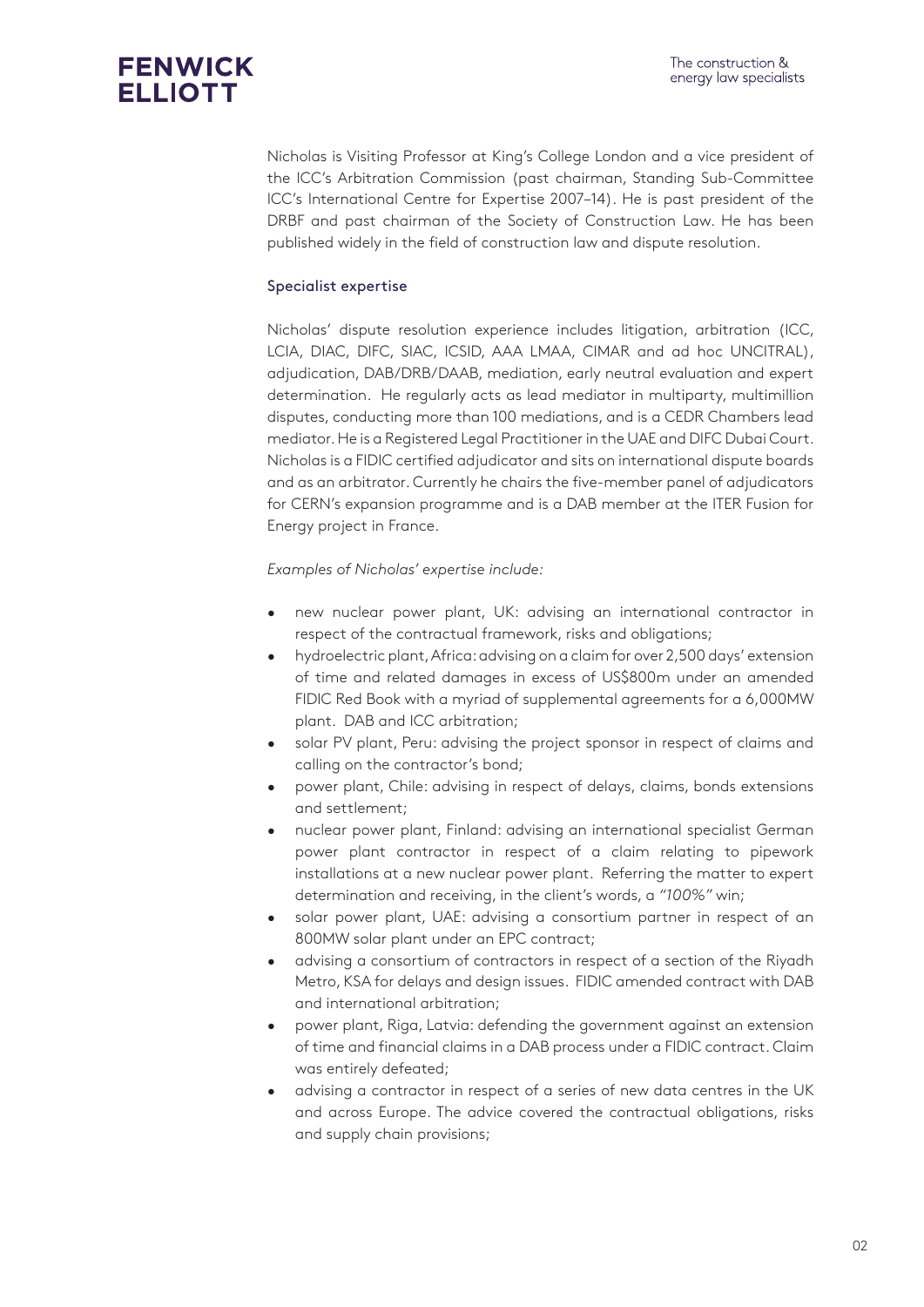# **FENWICK ELLIOTT**

- nuclear power plant, UK: advising a power plant company in respect of compensation events, delay claims and financial claims under an amended NEC contract in relation to refitting works at an existing nuclear power plant. Advising on the prospect of the claims, time-bar issues and potential settlement strategies;
- Iraq, Basra region: advising an international contractor under an EPC precommissioning lump sum turnkey basis gas and oil separation plant (GOSP) with a capacity of 200,000 barrels per stream day (BPSD). Advising on timebar conditions precedents, and drafting claims for EOTs, design approval delays, constructive variations, prolongation and disruption. Multistage dispute escalation provisions leading to LCIA arbitration, London;
- representing a specialist mechanical and piping contractor for delay, disruption and costs claims on a bulk filling and sterile antibiotic Augmentin plant in the UK. Numerous adjudications under an amended IChemE Yellow Book Subcontract;
- advising an EPC contractor in respect of the largest gas combined-cycle power plant completed in Europe; £1 billion contract sum. See *Alstom Power Ltd v Somi Impianti SRL* [2012] EWHC 2644 (TCC);
- providing contractual and claims advice in respect of a JV agreement and EPC turnkey agreement for a 900MW oil-fired steam power plant and desalination plant. Project cost US\$1.8 billion, with claims circa US\$300 million;
- acting for one of the world's largest specialist power station contractors in respect of a substantial extension of time and prolongation claim under a bespoke EPC contract. Advice in respect of the dispute resolution provision comprising mediation, contractual adjudication and High Court litigation;
- acting for a joint venture contractor in relation to a potential high value (circa £150 million) dispute arising from a UK offshore wind farm project. Advising on various contractual issues, entitlement to extensions of time and associated additional costs as a result of variations and developing overall strategy;
- acting for the National Energy Authority of a government to advise on and defend an ICC arbitration for the construction of a hydroelectric dam in Nepal;
- appointed as mediator for a gas supply concession agreement, in a crossborder dispute of US\$4.8 billion in the Middle East;
- advising in relation to an EPC contract for a liquid to gas plant in Nigeria (LCIA arbitration);
- advising in relation to new and refit pumping stations, related SCADA systems and associated pipelines, including contract drafting, limitation of liability, defects in welding, testing, handover, and professional negligence in relation to defects in design;
- advising in relation to FIDIC Orange DAB proceedings and court injunctions for a waste management plant in the Caribbean;
- advising an airport owner regarding a £4.2 billion airport development in respect of claims under bespoke NEC-based partnering packages for the building management system and related claims;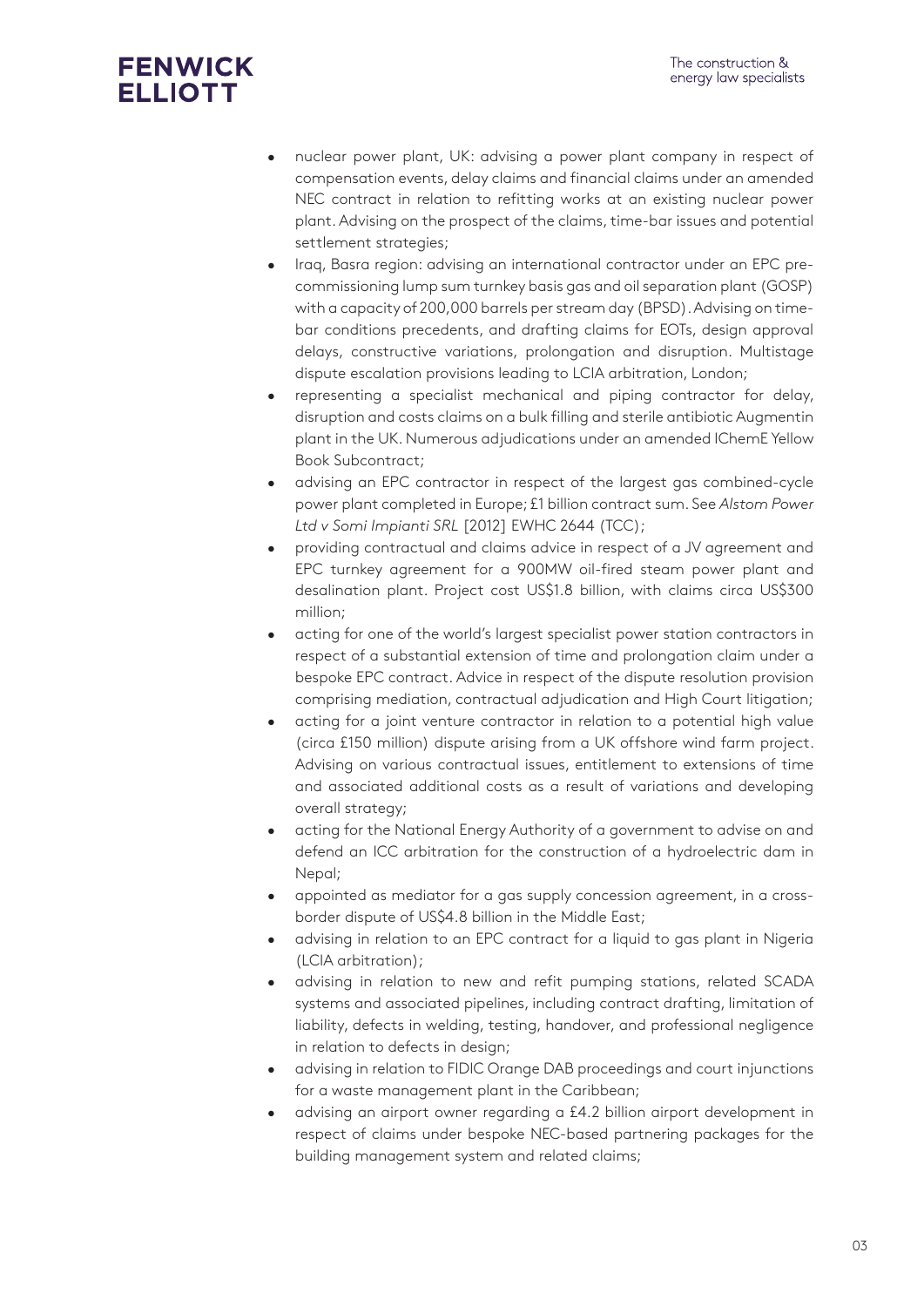# **FENWICK ELLIOTT**

- highway and bridges, Romania, under ISPA and EU funding of FIDIC Red and Yellow Books and amended contracts. Claims for delay arising from design approvals, variations, land appropriation, archaeological findings, related money claims for prolongation and price escalation in DAB, ICC arbitration, and the Romanian High Court, Appeal Court and Supreme Court;
- advising in relation to a swimming pool roof collapse, PAP for professional negligence and multiparty TCC litigation;
- DIAC arbitration for civil engineering contractor relating to deep sewage pipework and pumping facilities, enforcing award in Dubai;
- acting for the second largest entertainment company in the world, and drafting and advising them in respect of new developments in the UK and around the world. Establishing a suite of construction precedents and negotiating new developments in the UK, as well as roller-coaster rides, sea life centres, cinemas and other projects in various countries. Advising the client in respect of the construction documentation for its successful IPO;
- Canary Wharf development, negotiating construction documentation with trade contractors, agreements for lease, fit-out works for various towers (BP1 Barclays Tower, BP2- BP4, HQ2, HQ3 Cabot Hall and DS7);
- acting for a joint venture contractor in relation to a potential high value (circa £150 million) dispute arising from a UK offshore wind farm project. Advising on various contractual issues, entitlement to extensions of time and associated additional costs as a result of variations and developing overall strategy;
- Nigeria, Delta advising the contractor in respect of a gas to liquid plant (GTL) under an onshore and offshore contract in relation to variations, delay, and force majeure events. Financial claims varied from typical to challenging. Expert determination, pathological arbitration provisions based on UNCITRAL and requiring joinder. Settled;
- acting for a Korean contractor in respect of offshore cooling pipework to a power plant. Delays and severe weather problems resulted in considerable damage, an insurance claim and then claims relating to design issues, extensions of time and damages claims.

### Other activities

Nicholas is a Visiting Professor and an Executive Committee Member at the Centre of Construction Law, King's College London. Nicholas regularly lectures at King's College London, and for the ICC, DRBF, FIDIC, Informa at their summer school at Cambridge University, ICE, RICS, NEC and CEDR, together with a variety of in-house and ad hoc lectures. He frequently lecures on webinars, and he has made a live radio appearance on BBC Southern Radio. Nicholas chaired IBC's First Construction Law Web Congress. Currently he is the course director for the new FIDIC & King's College London intensive summer school.

He has been published widely in the field of construction law and dispute resolution, and won a Silver Award at the CIOB Literary Awards in 2000 for his book *Dispute Resolution in the Construction Industry* published by Thomas Telford. The Rt. Hon. Sir Philip Otton described the book as *"the most fascinating publication to come across [his] desk for many a year".*